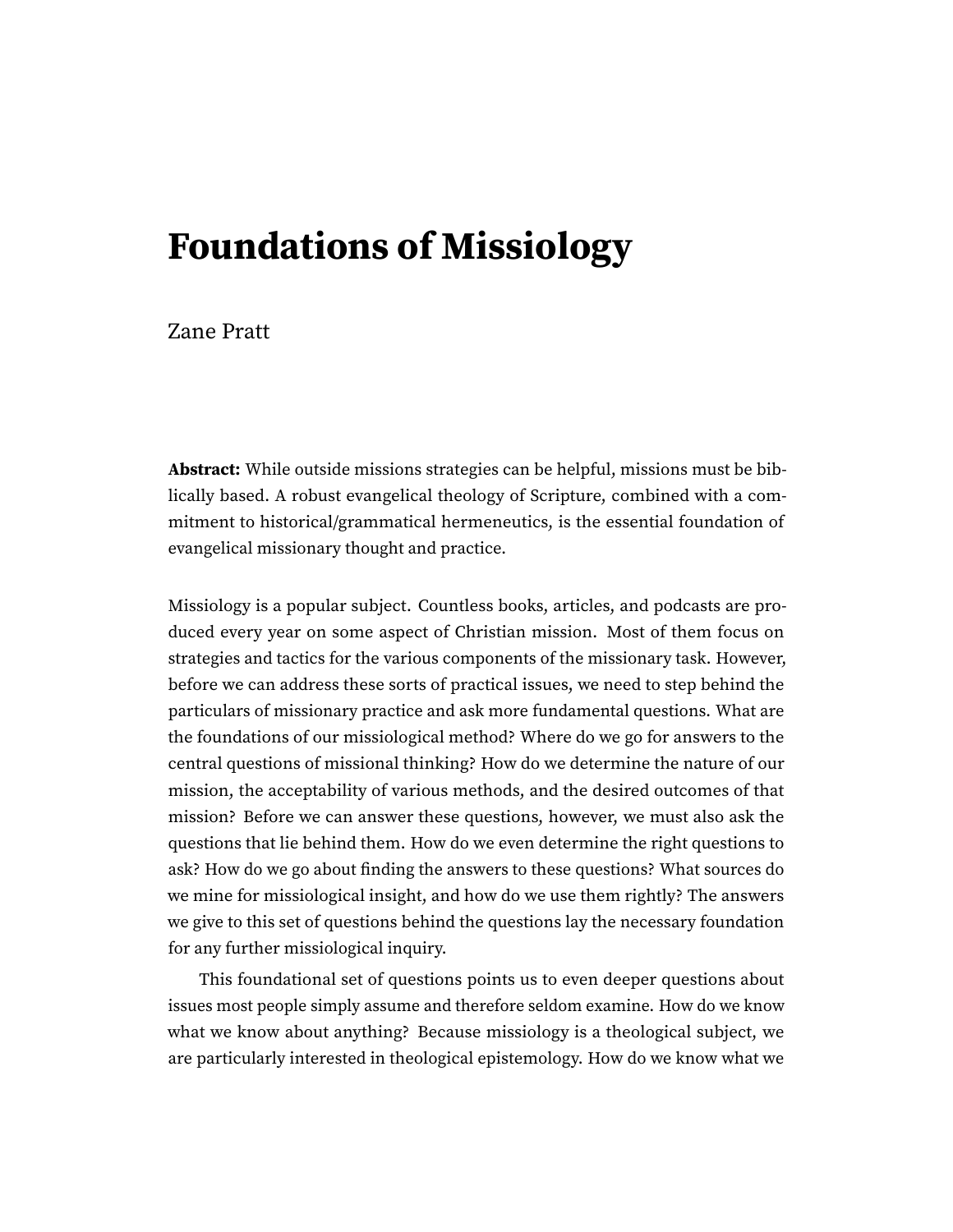should believe and what we should do about those things broadly connected with theology and worldview? What is the connection between what we believe and what we do? How closely aligned are the things we formally profess to believe and our actual worldview assumptions and values? What sources other than our formal theological convictions influence our beliefs and actions? The answers to these questions will shape everything else about our missiology.<sup>[1](#page-1-0)</sup>

<span id="page-1-2"></span>As evangelical Christians, our starting point for any line of inquiry is the Bible. In fact, our entire theology of Scripture gives shape and substance to our missiology. This includes the nature and attributes of Scripture. It also includes our convictions about biblical interpretation and our approach to hermeneutics. Evangelical missiology must be applied biblical hermeneutics if it is to be evangelical in any meaningful sense of the word.

<span id="page-1-3"></span>This means more than simply saying that we base our approach to missions on the Bible. Everyone who calls themselves Christian in any sense claims that, whether correctly or not. This approach to missiology requires understanding and application of each of the attributes of Scripture, as classically formulated in the evangelical tradition. The Bible is not only inspired and inerrant; it is also authoritative, clear, necessary, and sufficient. $^2$  $^2$  It also requires a hermeneutically responsible approach to its contents. The Bible must be interpreted in its grammatical, historical, and textual contexts. It must be interpreted within its own framework as a Grand Narrative of Creation, Fall, Redemption, and Restoration. It must be viewed within its own covenantal structure. Hence, the Bible should be read and understood diachronically, in the categories typically designated as Biblical Theology. The Bible must also be interpreted synchronically according to its great themes—the whole counsel of God on all the central issues of biblical revelation. In other words, evangelical missiology flows from the major heads of biblical doctrine as well as the proper interpretation of individual passages. Evangelical missiology must be rigorously biblical in every sense of the word. Therefore, the foundation

<span id="page-1-0"></span> $1$  A classical example of this sort of theological prolegomena is Auguste Lecerf, An Introduction to Reformed Dogmatics (Grand Rapids: Baker Book House, 1949.) An excellent recent example of this type of inquiry is David K. Clark, To Know and Love God (Wheaton: Crossway, 2003).

<span id="page-1-1"></span><sup>&</sup>lt;sup>[2](#page-1-3)</sup> Wayne Grudem, Systematic Theology (Grand Rapids: Zondervan, 1994), 47-140.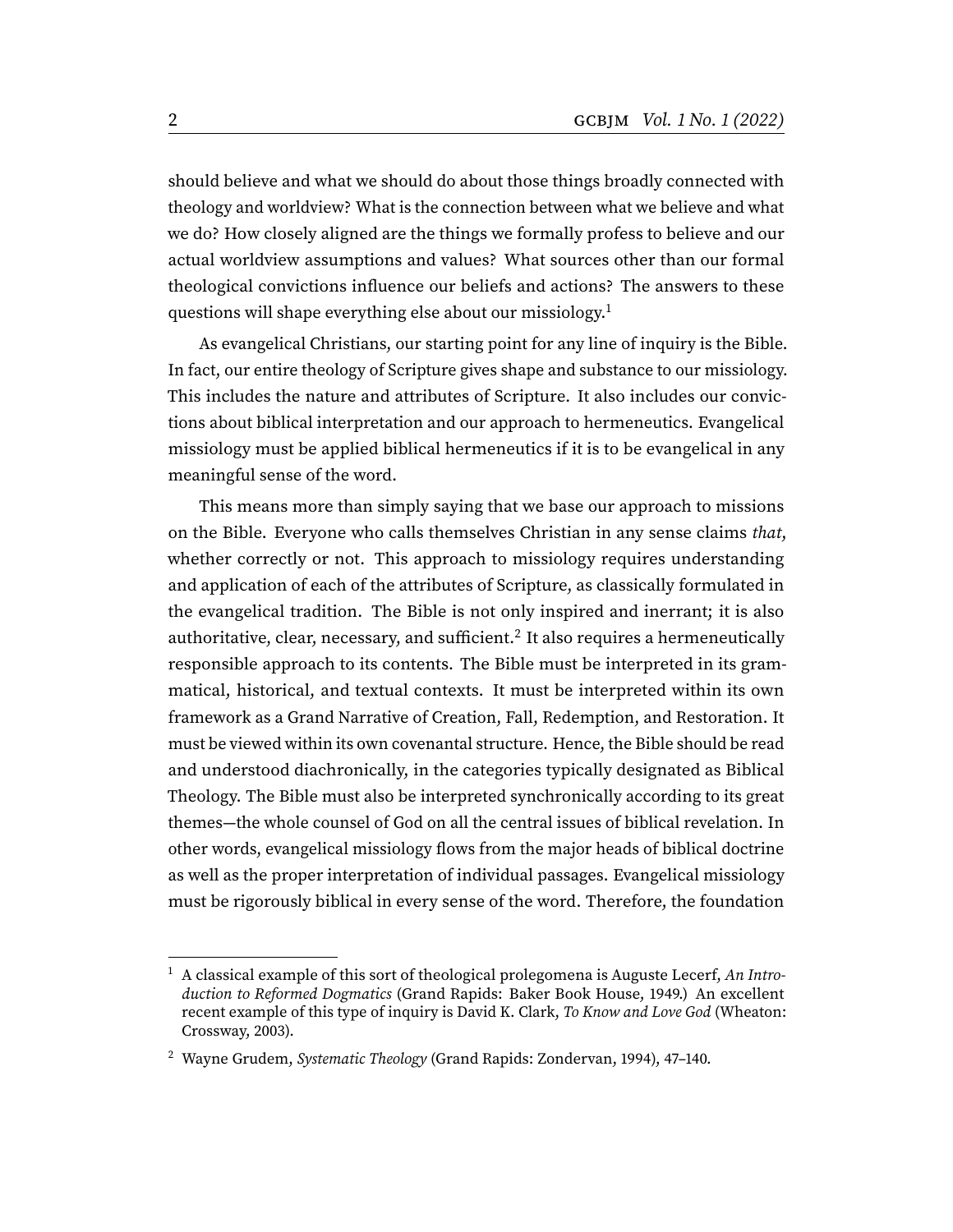for evangelical missiology is a robust doctrine of Scripture, interpreted according to the grammatical/historical method of biblical hermeneutics, considered both diachronically (Biblical Theology) and synchronically (Systematic Theology).

#### **Our Doctrine of Scripture**

The Bible is the word of God. Whatever the Bible says, God says. The Bible was written by dozens of people over a span of many centuries. The books of the Bible reflect the personalities and styles of those people. However, the Holy Spirit worked in the minds of those human authors in such a way that every word they wrote was the word he wanted. This is what we mean when we say that the Bible was inspired by God. Inspiration does not mean that God gave some inspiring thoughts and impressions to the human authors and then left them to flesh it out according to their best wisdom and insight. It also does not mean that God used the human authors as typewriters, dictating his message with no engagement of their context or personality at all. Rather, inspiration means that God breathed out his word (2 Timothy 3:16) and carried the human authors along by his Holy Spirit (2 Peter 1:20–21) in such a way that what they wrote in their way was also perfectly what God wanted said, down to the very words they used.

There are several inevitable implications to this understanding of the inspiration of Scripture. The first implication is that the Bible is true. God cannot lie, and he is never mistaken. He knows all things comprehensively, and he knows the future as certainly as he knows the present and the past. If God says something, we can count on it being correct. Therefore, since the Bible is his word, everything it tells us is true. There is no error in the Bible. This complete truthfulness does not apply just to matters of theology or spirituality. It also applies to everything else the Bible teaches about every subject it addresses. Obviously, it is necessary to apply normal rules of reading to the biblical text. Approximations and figurative language are used in the Bible, and these are not errors. Everything must be interpreted in its context and according to its genre. However, when the teaching of the Bible contradicts the constantly changing standards of contemporary knowledge, conventional wisdom, or current social standards, the Bible is right and everything that disagrees with it is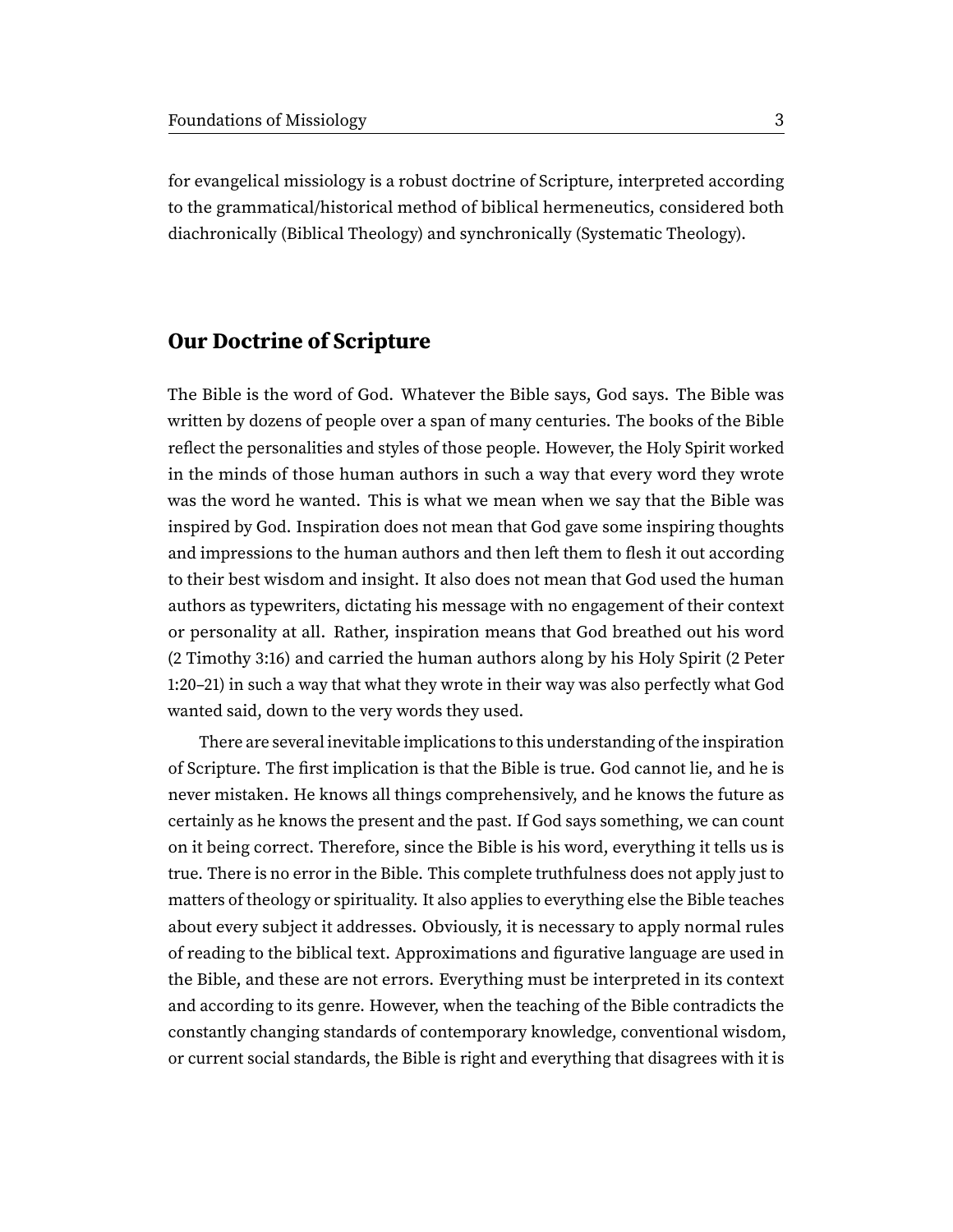<span id="page-3-1"></span>wrong. We can trust everything the Bible teaches us, whether the world agrees or not.<sup>[3](#page-3-0)</sup>

The next implication of this understanding of the inspiration of Scripture is that the Bible is authoritative. It is, in fact, our highest authority, and every other claimant to authority must be evaluated and judged by it. God is the supreme authority in the universe. He is King of kings and Lord of lords. Therefore, whatever he says outranks whatever anyone else says. Since the Bible is God's Word, it is therefore a higher authority than any ecclesiastical leader, any church council, any tradition, or any other book. It is a higher authority than any scientific theory, philosophical system, methodological approach or sociological model. It is also a higher authority than any vision, dream, or spiritual impression. It outranks our preferences and desires. God is King, and he has the last word on everything. That word is the Bible, and we do not get to judge it by any other standard or pick and choose what parts we like and what parts we do not. The Bible rules our beliefs, our lives, and our ministries.

The next implication of this understanding of the inspiration of Scripture is that the Bible is clear in everything we need to know. God is not a failure at communication. He is infinitely greater and smarter than we are, and it is true that he says some things that our small minds have a hard time grasping. However, God knows what we need to know, and he has made those things clear in His word. We may not be able to comprehend everything about him, but we are able to apprehend everything necessary for life and godliness. We should never say, "The Bible is hard to understand," and then make that an excuse for believing or doing what we want. There is more than enough that is crystal clear in the Bible for us to be saved from our sins, to grow in conformity to the image of Christ, and to serve Him faithfully in the mission He has given us.

The Bible is necessary. We cannot know God unless God reveals himself to us. He is infinite, and we are small. His understanding has no limits, while our understanding, as finite creatures, is profoundly constricted (Job 38:1–42:6, Isaiah 40:12–29, Romans 11:33–36, 1 Corinthians 2:6–13). Furthermore, the minds of fallen

<span id="page-3-0"></span> $3\,$  $3\,$  For discussions of inerrancy, it is hard to match two classics on the subject: Benjamin Warfield, The Inspiration and Authority of the Bible (Philipsburg, NJ: P & R Publishing, 2020), and J. I. Packer, Fundamentalism and the Word of God (Grand Rapids: Eerdmans, 1958).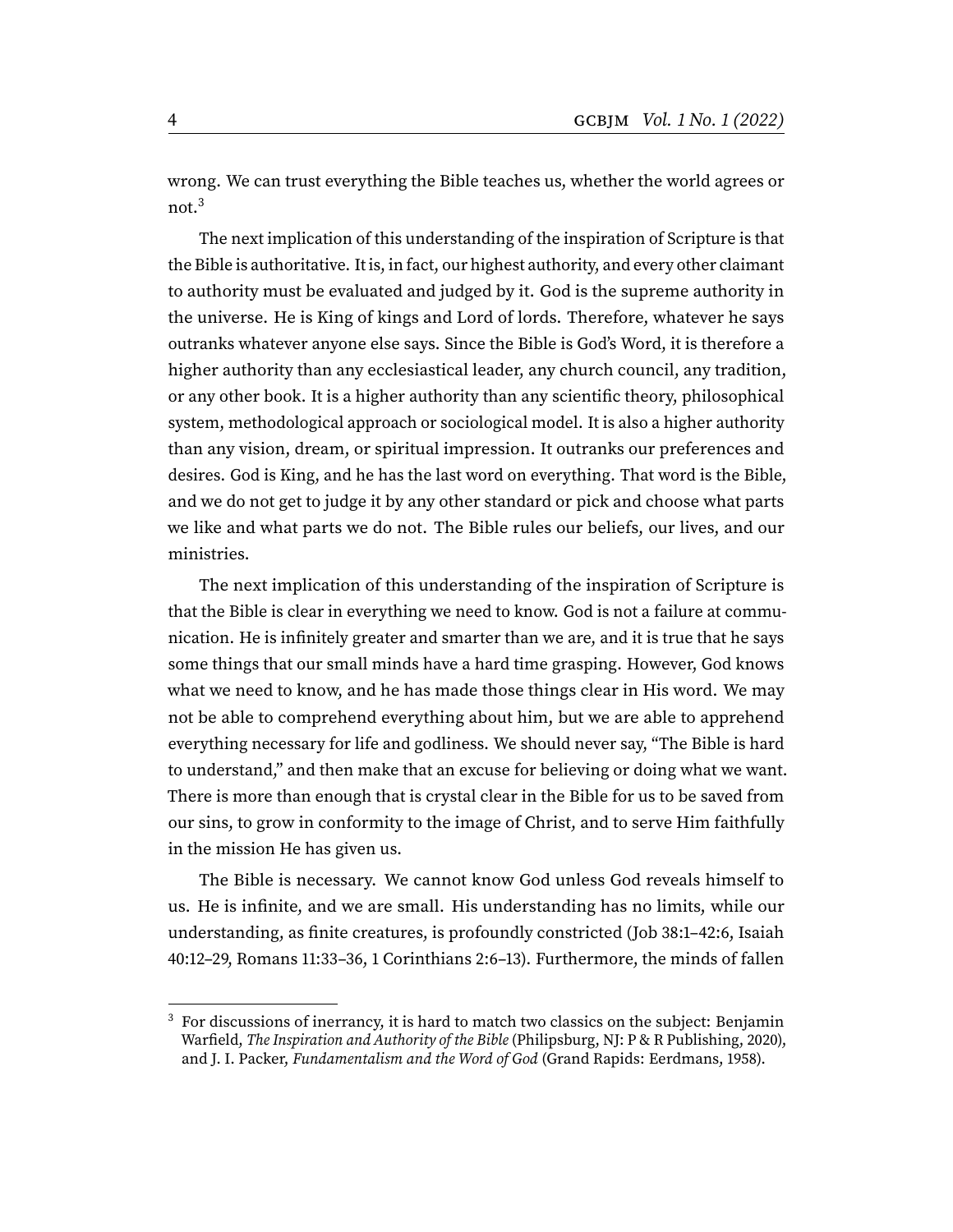<span id="page-4-2"></span>men and women are darkened by sin and Satan in such a way as to render the things of God opaque and unintelligible to them (Romans 1:18–25, 3:11; 1 Corinthians 2:14–16; 2 Corinthians 4:3–4). We would not know who God is or what he requires of us had he not taken the initiative to reveal himself and his ways to us. As Kevin DeYoung so succinctly states it, "The only Being knowledgeable enough, wise enough, and skillful enough to reveal God to you is God himself."<sup>[4](#page-4-0)</sup> He has done so through his word. If we did not have the Bible, we would have the witness of natural revelation to show us the eternal power and divine nature of God (Romans 1:20), but we would know nothing more. We would know nothing about the Incarnate Word apart from the witness of the written word, and without it we would also know nothing about the mission God has given us. The Bible is necessary for us to be saved, to know God, to know how we are to live as his sons and daughters, and to know both the goal and the means of his mission.

Finally, the Bible is sufficient for us. We do not need any other source of instruction to know God, to be reconciled to him through faith in Jesus Christ, to live the life he wants us to live, or to fulfill the ministries he wants us to pursue. We do not need any other book, any ecclesiastical structure, or any person to give us the "real" meaning of the text of Scripture. We do not need to depend on secular social sciences to know how to live as God's people or to fulfill the Great Commission. While we are free to learn useful things from other sources, we don't have to have them, and we must always evaluate them under the authority of the word of  $God<sup>5</sup>$  $God<sup>5</sup>$  $God<sup>5</sup>$ 

## <span id="page-4-3"></span>**Our Interpretation of Scripture**

Because the Bible is the very words of the living God, we must handle it carefully. We must be careful to read out of it what it actually says (exegesis), and not read into it what we want it to say (eisegesis). In this matter of biblical interpretation, context is king. Words mean what they mean in the context of sentences. Sentences mean what they mean in the context of paragraphs, paragraphs in the context of chapters, chapters in the context of books, and books in the context of the entire narrative and

<span id="page-4-0"></span>[<sup>4</sup>](#page-4-2) Kevin DeYoung, Taking God At His Word (Wheaton: Crossway, 2014), 88.

<span id="page-4-1"></span><sup>&</sup>lt;sup>[5](#page-4-3)</sup> For a concise summary of the nature and attributes of Scripture, see Kevin DeYoung's excellent work, Taking God At His Word.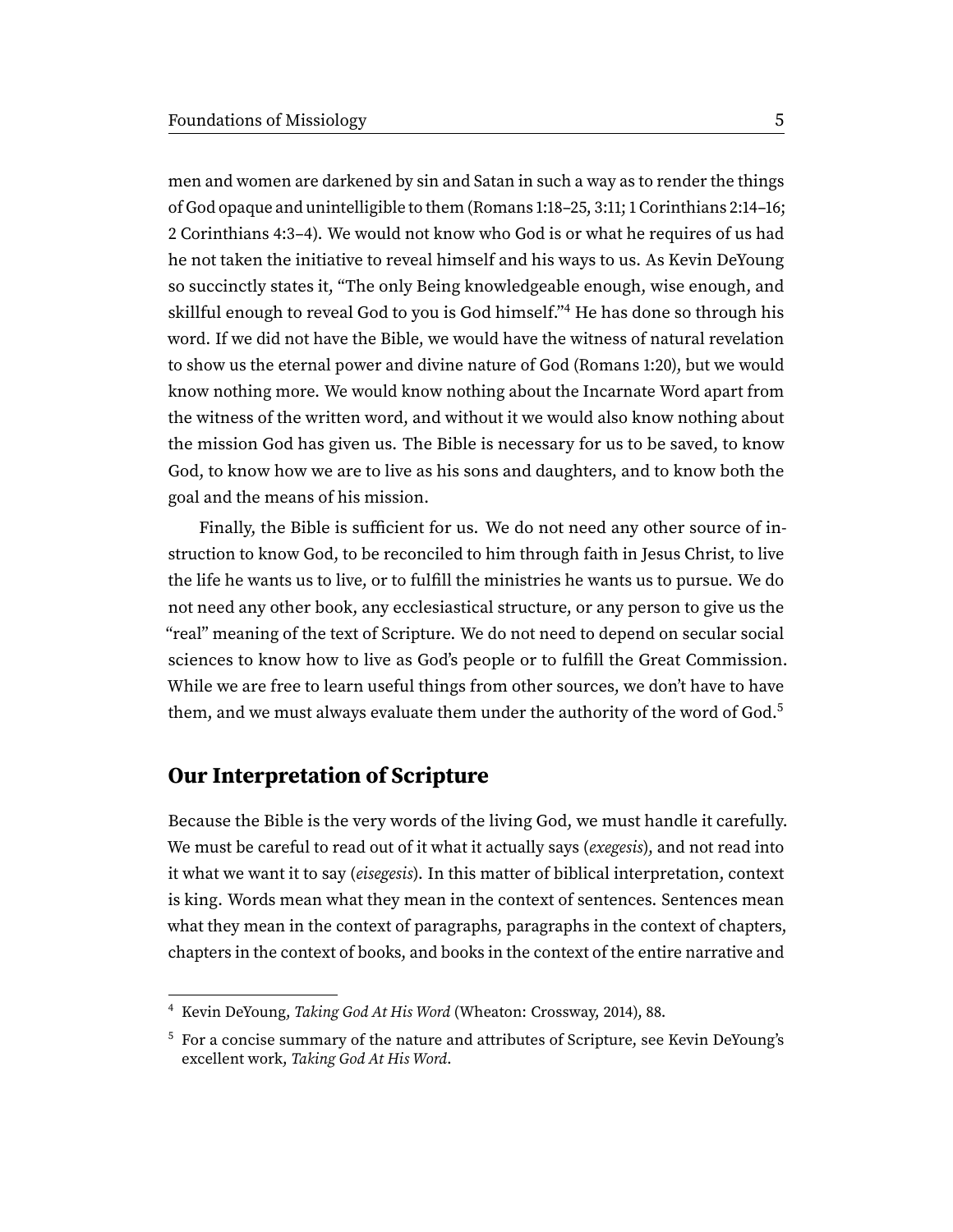teaching of the Bible. A given passage of Scripture means what it says, according to the meaning of the words and the structure of the grammar, in both its immediate literary and historical context and in the context of the big picture of the Bible. No word, verse, or passage of Scripture can possibly mean anything that it could not mean in context. Furthermore, although different cultures may notice things in Scripture that others do not, and although application may vary from one setting to another, the meaning of the biblical text does not change. A historical/grammatical approach to the meaning of Scripture is valid and binding in every cultural setting.

This means, then, that we are arguing here for the universal applicability of historical/grammatical exegesis. The text means what it says according to the words, the grammar, and the contexts that the human authors, carried along by the Holy Spirit, chose to write. This is true in every age and in every cultural setting, including among oral learners. To say that each culture has its own way of understanding texts, and that no one approach may be privileged above another, is ultimately to deny that the text has any definable meaning at all. It is to engage in hermeneutical nihilism. It may be based on a laudable desire to avoid ethnocentrism, and it may grow out of the correct observation (noted above) that different cultures may notice things in the text that others do not. It perhaps flows from the failure to distinguish between interpretation and application. Nevertheless, even those who argue such a position write in such a way as to negate their own argument, for they wish to be understood according to the normal rules of historical/grammatical exegesis, even by readers from different cultures.<sup>[6](#page-5-0)</sup>

# <span id="page-5-1"></span>**The Missiological Implications of Clarity and Sufficiency**

Some who affirm the inspiration and inerrancy of Scripture (and, at least formally, the necessity of Scripture) still question the clarity and/or the sufficiency of the Bible, and on that basis would seek other sources for missiological instruction. One well-known missiologist commented to this author (in a private conversation) that anyone could make the Bible say anything they wanted it to say, making the Bible

<span id="page-5-0"></span> $6$  For a concise discussion of this issue, see Will Brooks, "Grammatical-Historical Exegesis and World Mission," in Scott Callaham and Will Brooks, eds, World Mission (Lexham Press, 2019), 240–247.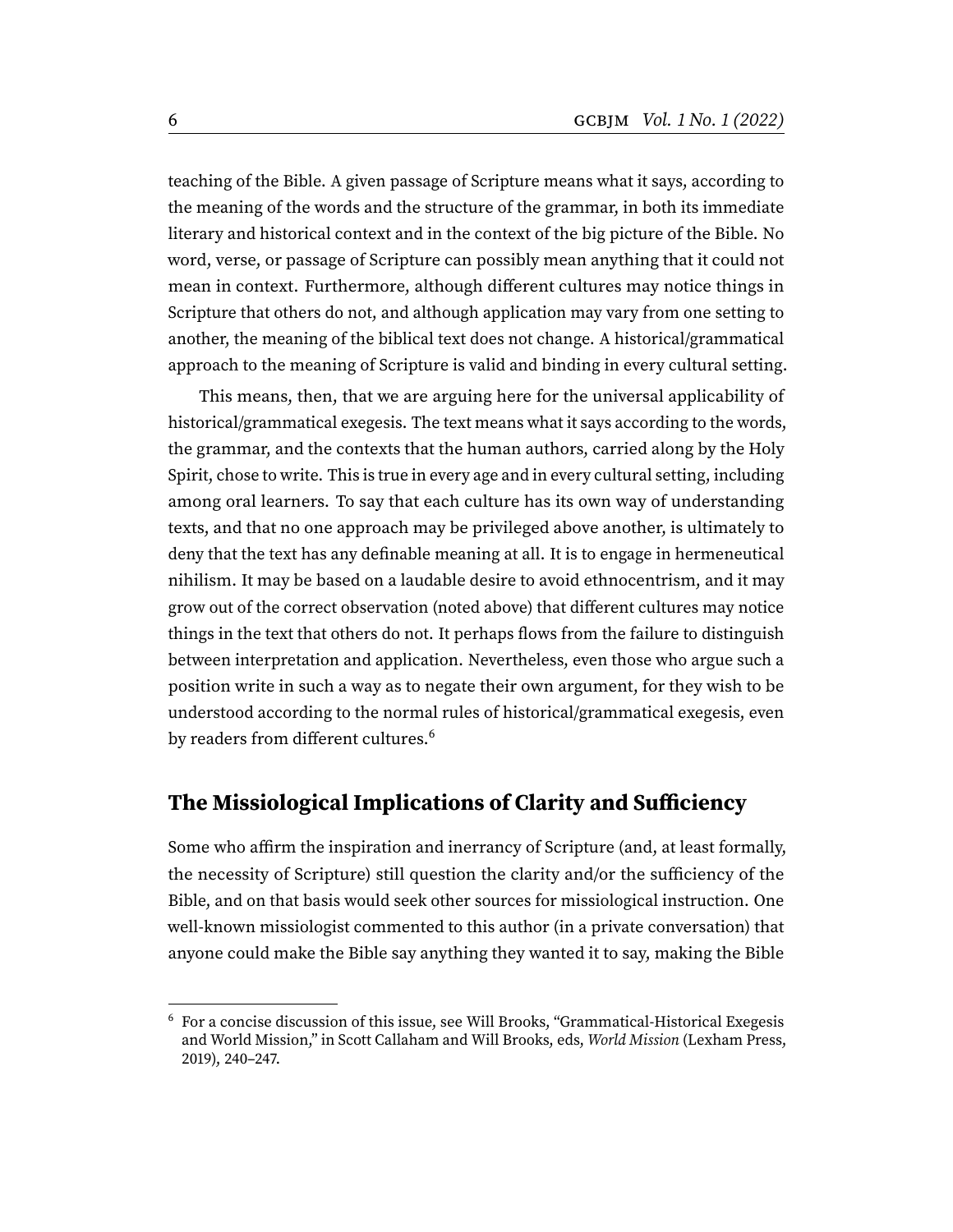<span id="page-6-2"></span>unuseful as a source for missionary method. His preferred approach was to look at practices which had yielded the largest numerical growth in reported converts, and then to reproduce those practices.<sup>[7](#page-6-0)</sup> This fits well with the pragmatism of American culture, and this sort of approach is appealing to many. In many ways, the Church Growth school of missionary practice is a reflection of this mindset, with its use of sociological factors to determine conditions under which churches typically grow, commending these as appropriate missionary methods.

<span id="page-6-3"></span>The doctrines of clarity and sufficiency speak directly to this approach. As stated above, God is not a failure at communication. The Bible is clear in its description of the mission God has given His church and in its instructions on how that mission should be accomplished. While it is true that anyone can eisegete whatever they want into Scripture, it is not true to say that they can exegete whatever they want out of the text. The text of the Bible has meaning, and everything that God thinks we need to know is clear to the regenerate reader who is willing to put in the work of reading carefully. Furthermore, God has shown us more than simply the results he wants us to achieve. He has also revealed a great deal in His word about how we are to go about the work he has sent us to accomplish.<sup>[8](#page-6-1)</sup> The Bible is enough. It defines both the end and the means to that end. The proper approach to missiology is to study the Bible as a whole, allowing it to define the issues, set the questions, and create the strategic framework for the mission God has given His people. A missiologist should approach the Bible with the assumption that it will communicate clearly the things necessary to carry out God's mission. He or she will look in Scripture for the answers to the questions that engagement with Scripture has raised. Scripture does not exist as a grab bag of prooftexts which can be used to bolster whatever philosophy, strategy, or method an author wishes to propose. Scripture as a whole, on its own terms, shapes the discussion, answers the questions, describes the methods, and defines the end.

<span id="page-6-0"></span>It should be noted that the word "convert" was left undefined, with an American revivalist understanding lying in the background, thus highlighting the importance of theological analysis in missiology.

<span id="page-6-1"></span><sup>&</sup>lt;sup>[8](#page-6-3)</sup> A prominent Southern Baptist pastor once said in a meeting of gospel workers overseas, "Once you know the what, the how doesn't matter." This statement accurately mirrors American evangelical pragmatism, but the editors and writers of this journal courteously but firmly disagree.